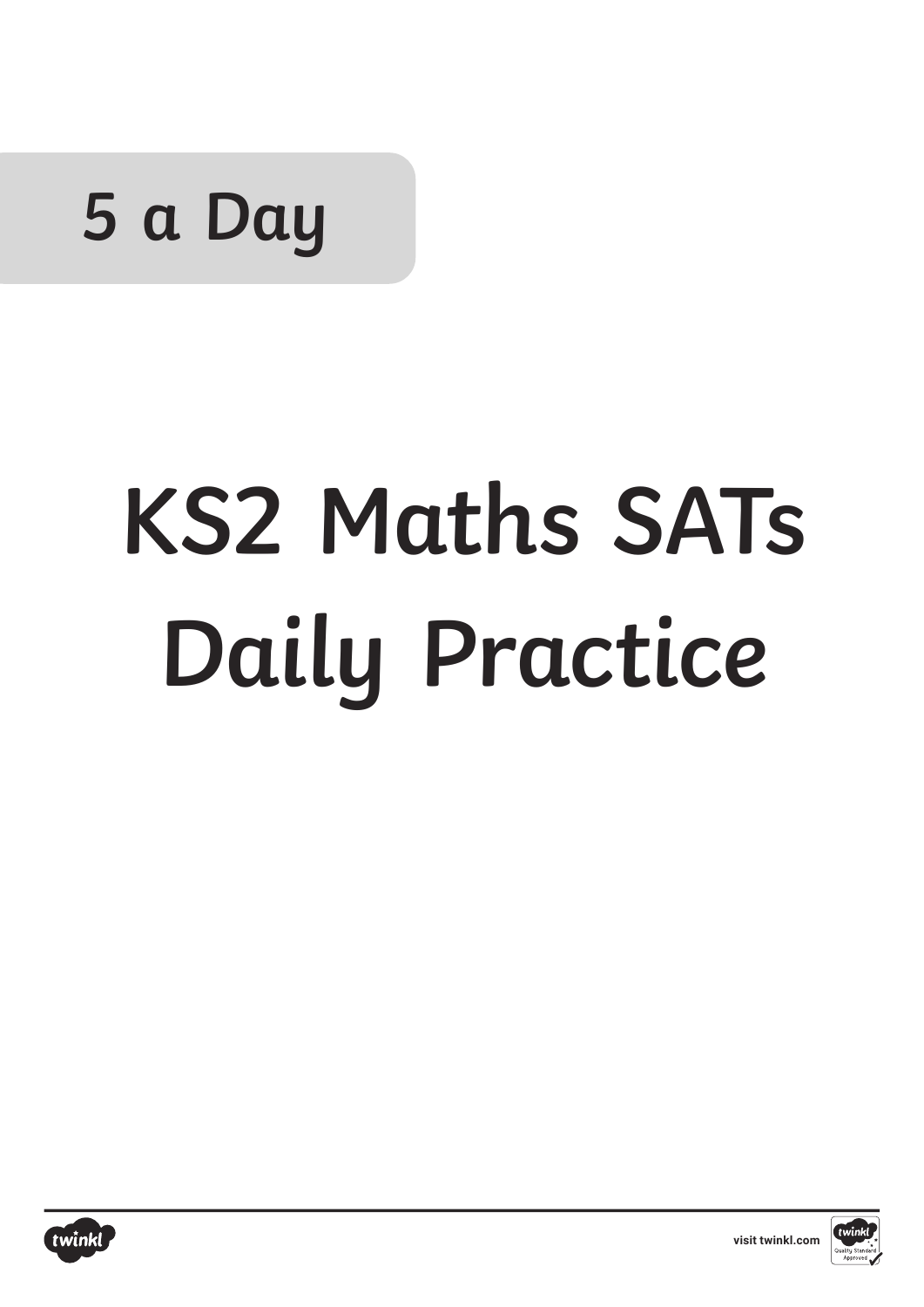

| 2 <sup>2</sup> |  | $965 + 100 =$ |  |  |  |  |  |  |  |  |  |
|----------------|--|---------------|--|--|--|--|--|--|--|--|--|
|                |  |               |  |  |  |  |  |  |  |  |  |
|                |  |               |  |  |  |  |  |  |  |  |  |
|                |  |               |  |  |  |  |  |  |  |  |  |
|                |  |               |  |  |  |  |  |  |  |  |  |

3. Write the number that is 100 less than one million.

 $\mathbf{a} = \mathbf{a} + \mathbf{a} + \mathbf{a}$ 

 $\mathbf{a} \cdot \mathbf{a} \cdot \mathbf{a} \cdot \mathbf{a} \cdot \mathbf{a} \cdot \mathbf{a}$ 

4. Write the number in words that is 30 less than 300 000.

5. 678 is 200 less than what number?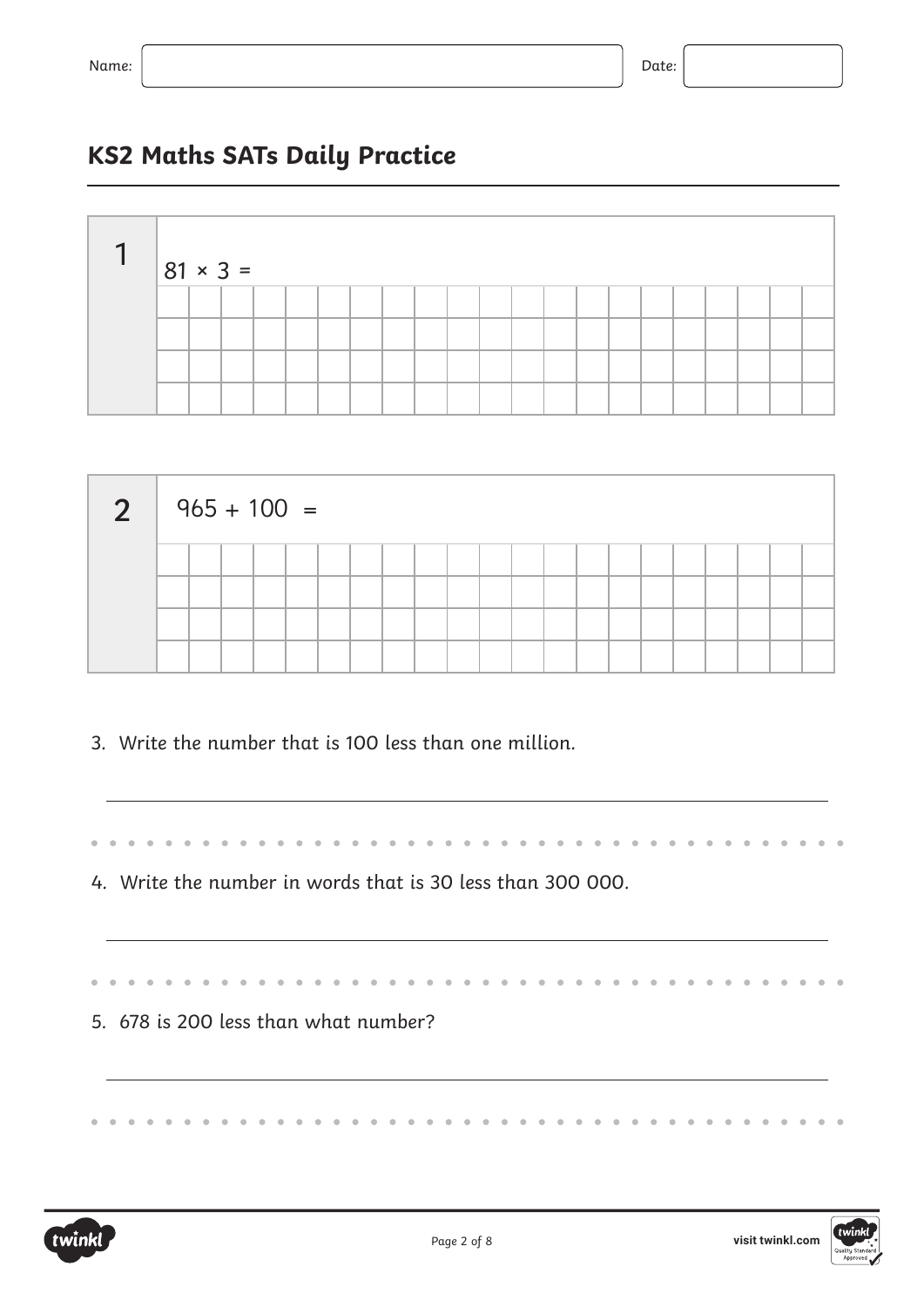

| $2   368 + 70 =$ |  |  |  |  |  |  |  |  |  |  |  |
|------------------|--|--|--|--|--|--|--|--|--|--|--|
|                  |  |  |  |  |  |  |  |  |  |  |  |
|                  |  |  |  |  |  |  |  |  |  |  |  |
|                  |  |  |  |  |  |  |  |  |  |  |  |
|                  |  |  |  |  |  |  |  |  |  |  |  |

- 3. In the number 217 361.05
	- a) Which digit is in the hundreds place?
	- b) Which digit is in the tenths place?

#### **Roman Numerals**

4. Here is a number written in Roman numerals. DCCIX

Write the number in figures.

5. Write the year 2017 in Roman numerals.



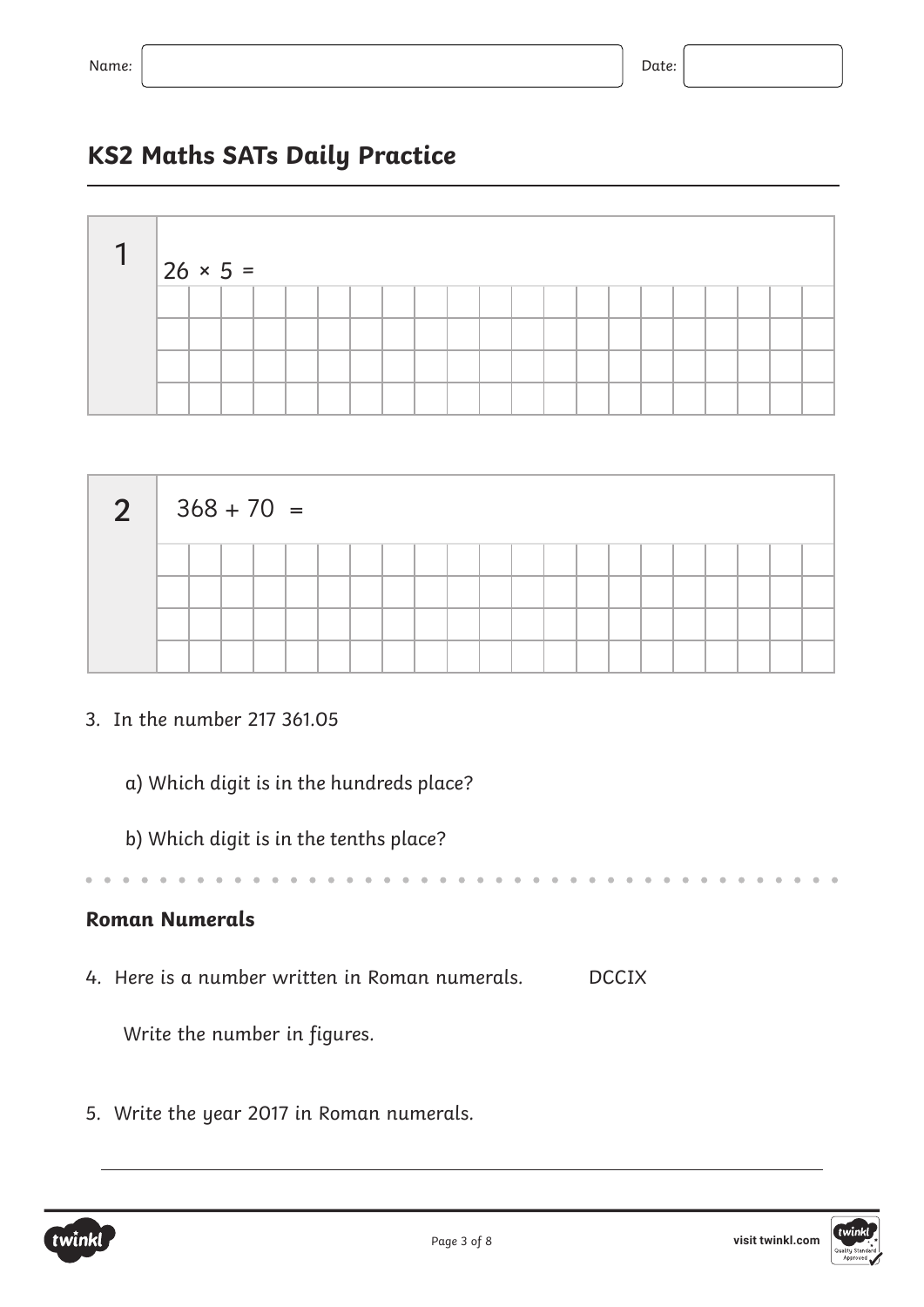1. Put these cars in order of price, starting with the lowest price. One has been done for you.



2. Order the following numbers from smallest to largest.

| 44<br>. | ∩1 | $\overline{\phantom{a}}$<br>$\mathsf v\cdot\mathsf l$ | $\bigcap$ 11 |
|---------|----|-------------------------------------------------------|--------------|
|         |    |                                                       |              |

#### **Place Value**

| 3. In the number 178 390.82                                                    |
|--------------------------------------------------------------------------------|
| a) Which digit is in the ten thousands place? ________                         |
|                                                                                |
| 4. In the number 837 609.51                                                    |
|                                                                                |
|                                                                                |
|                                                                                |
| E. The temperate outside is -00C and inside is 150C. What is the difference in |

5. The temperate outside is -4ºC and inside is 15ºC. What is the difference in temperature between the outside and inside?

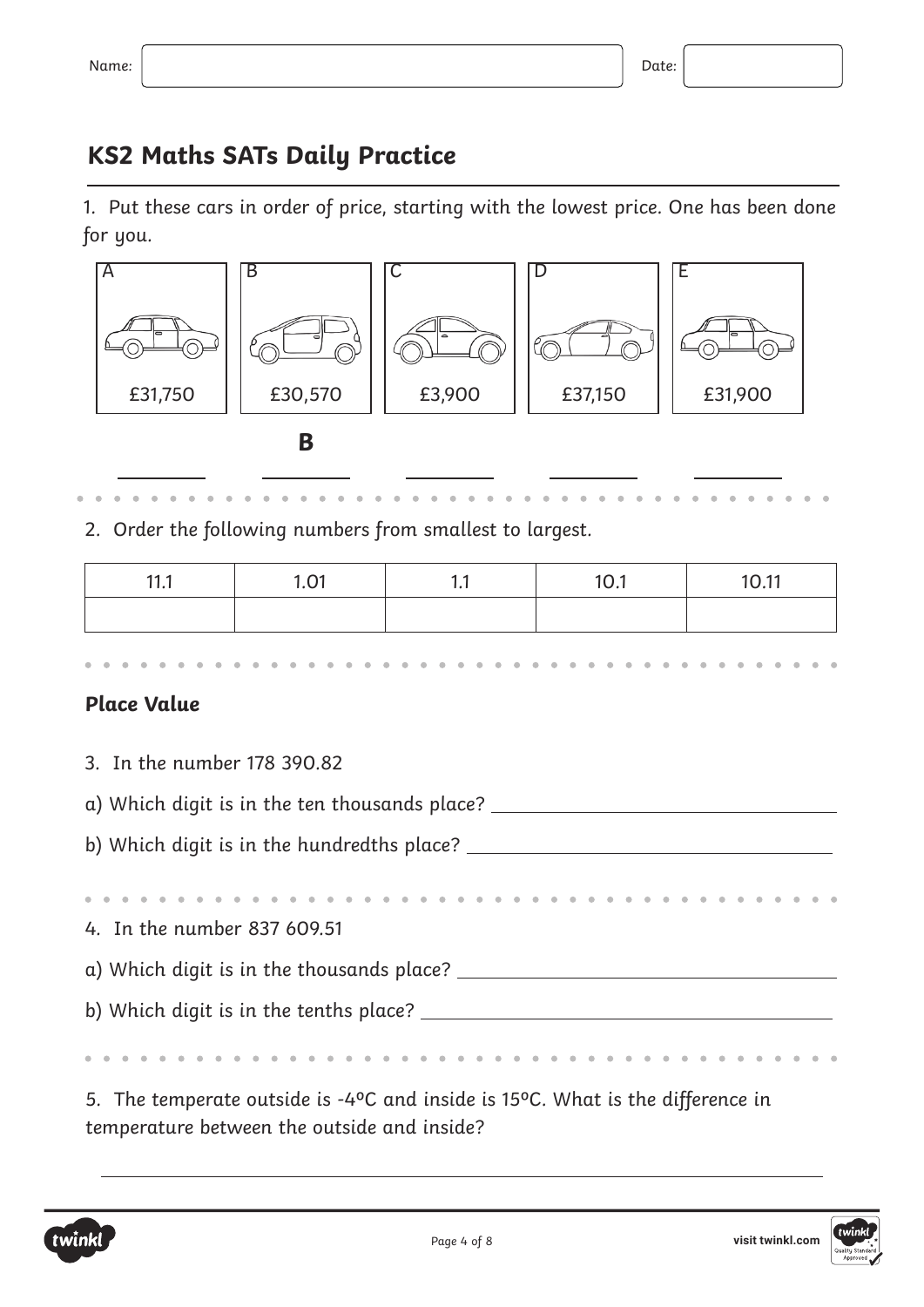#### **Rounding**



3. Here is part of a number line.

Write the missing numbers in the boxes.



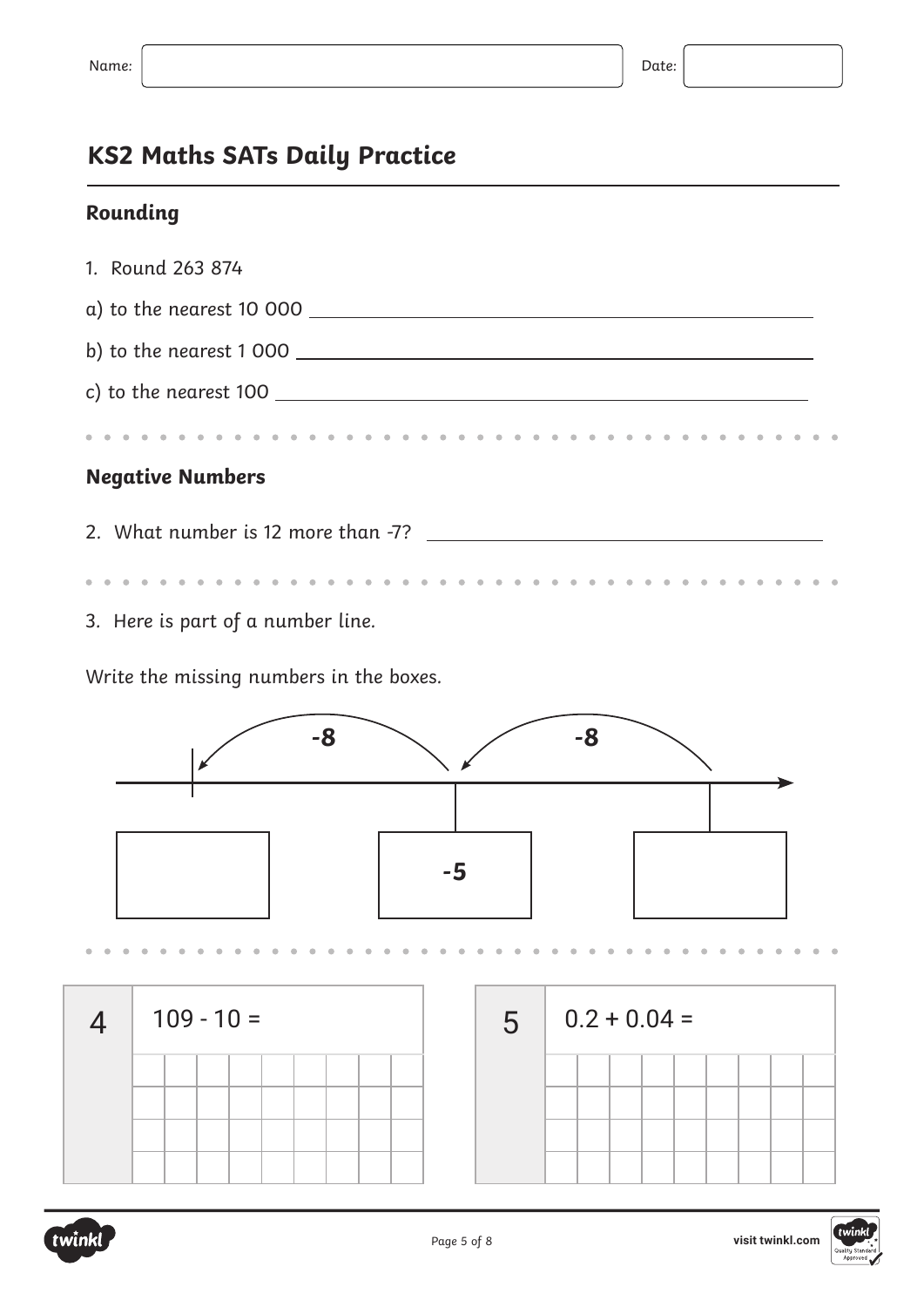



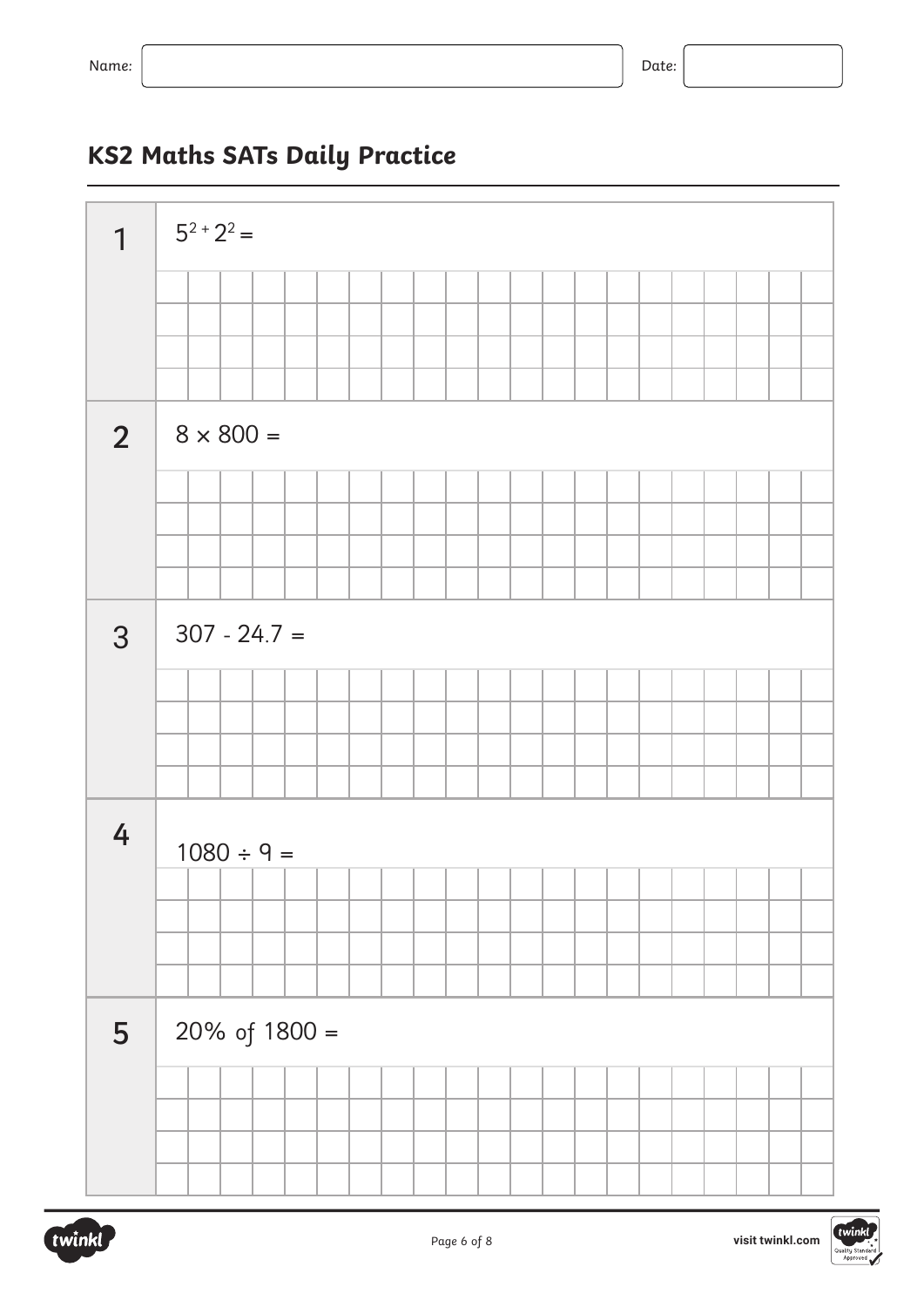#### **Missing Number Questions**

1. Write the three missing digits to make this addition correct.



2. Write the four missing digits to make this subtraction correct.





4 6

0 5





4.  $n = 24$ What is 3n - 15?

5.  $28 - 3t = 10$ Work out the value of t.

 $t =$